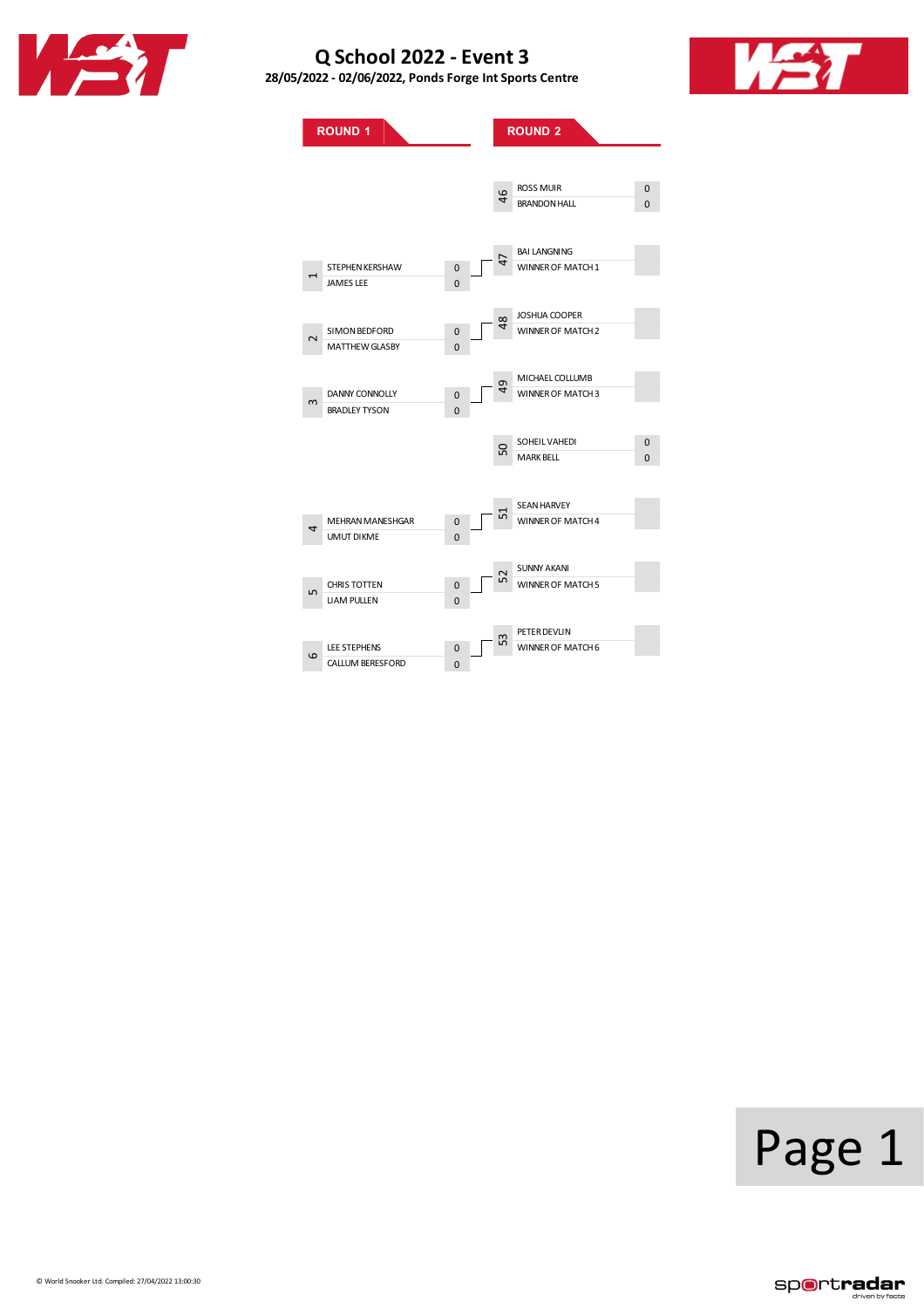

**28/05/2022 - 02/06/2022, PondsForge IntSports Centre**



**ROUND**<sub>1</sub> **ROUND**<sub>2</sub> HAOHUI DENG<br>KHARAZCHI JAMSHID 0 KHARAZCHI JAMSHID 0 CHAU HON MAN 0<br>ANDY NECK 0 ANDY NECK 0 JASONWRIGHT 0 MUHAMMADIMRAN 0 LEONE CROWLEY 0<br>BRADLEY COWDROY 0 BRADLEY COWDROY MARTINO'DONNELL WINNER OF MATCH 7 LUKAS KLECKERS WINNER OF MATCH 8 BRANDON SARGEANT 0 SCOTT BELL 0 HAMIMHUSSAIN 0 MICKEY JOYCE 0 ZAK SURETY 0 LIUHONGYU 0 LEO FERNANDEZ 0 KAYDEN BRIERLEY 0 KURT MAFLIN WINNER OF MATCH 9 KULDESHJOHAL WINNER OF MATCH 10  $\overline{r}$  $\infty$  $\sigma$ 10 54 55 56 58 60 61

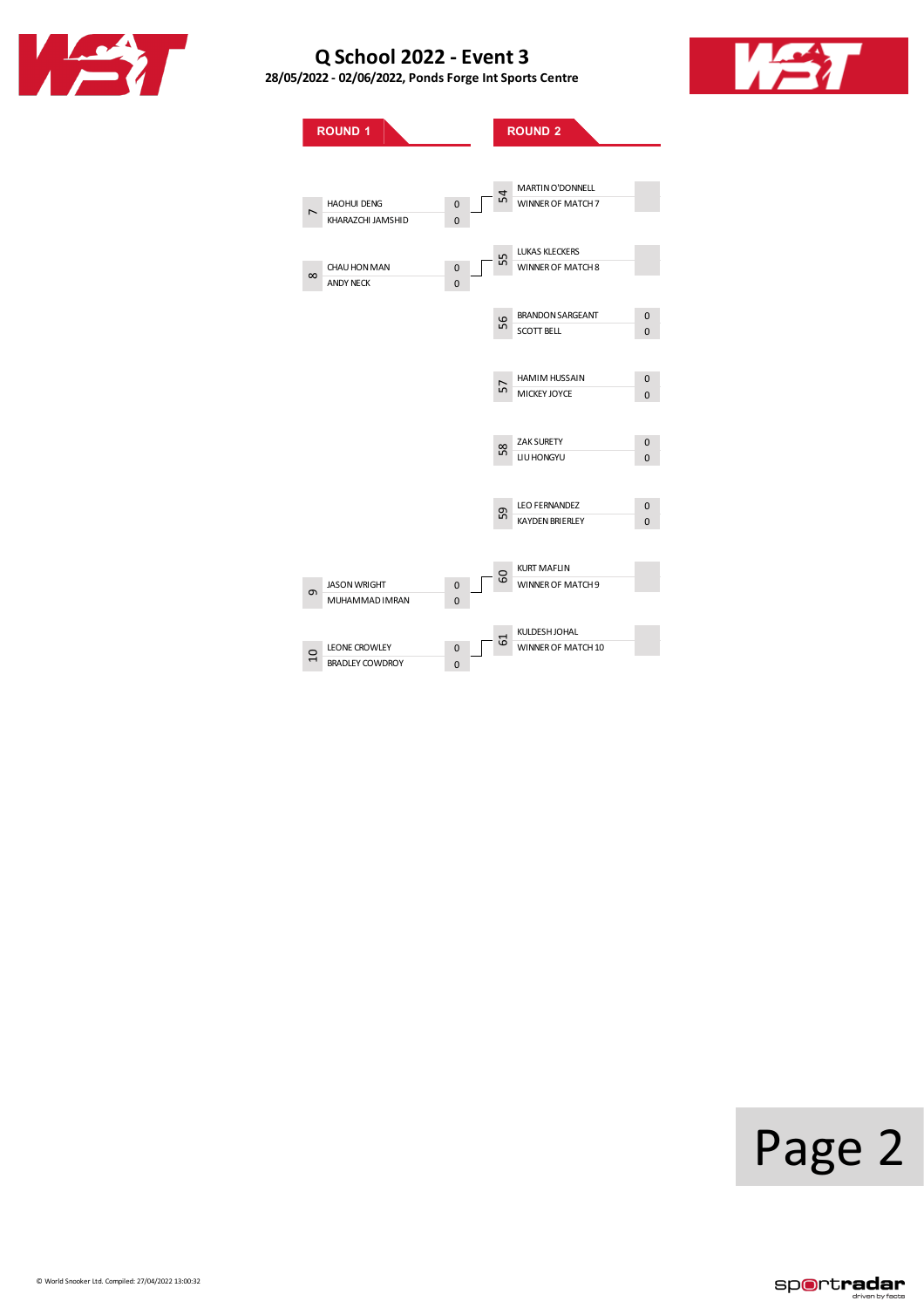

**28/05/2022 - 02/06/2022, PondsForge IntSports Centre**



**ROUND**<sub>1</sub> **ROUND**<sub>2</sub> WANG YUCHEN 0<br>JAMES BURRETT 0 JAMES BURRETT JORDAN SHEPHERD 0<br>ALFIE LEE 0 ALFIELEE 0 JOHN FEARICK 0<br>RODNEY GOGGINS 0 RODNEY GOGGINS RYAN MEARS 0<br>CHAE ROSS 0 CHAE ROSS PATRICK WHELAN 0<br>ANDY LEE 0 ANDY LEE RONNIE BLAKE 0<br>DAAN LEYSSEN 0 DAAN LEYSSEN FERGAL QUINN 0<br>AIDAN MURPHY 0 AIDAN MURPHY ASHLEY CARTY WINNER OF MATCH 11 BRIANOCHOISKI WINNER OF MATCH 12 HAYDON PINHEY WINNER OF MATCH 13 LUKE PINCHES WINNER OF MATCH 14 ALEX MILLINGTON WINNER OF MATCH 15 ALEX TAUBMAN WINNER OF MATCH 16 FARAKH AJAIB WINNER OF MATCH 17 AARON HILL **O** NATTANAPONG CHAIKUL<sup>0</sup>0 11 12 13 14 15 16 17 62 63 64 65 66 68 69

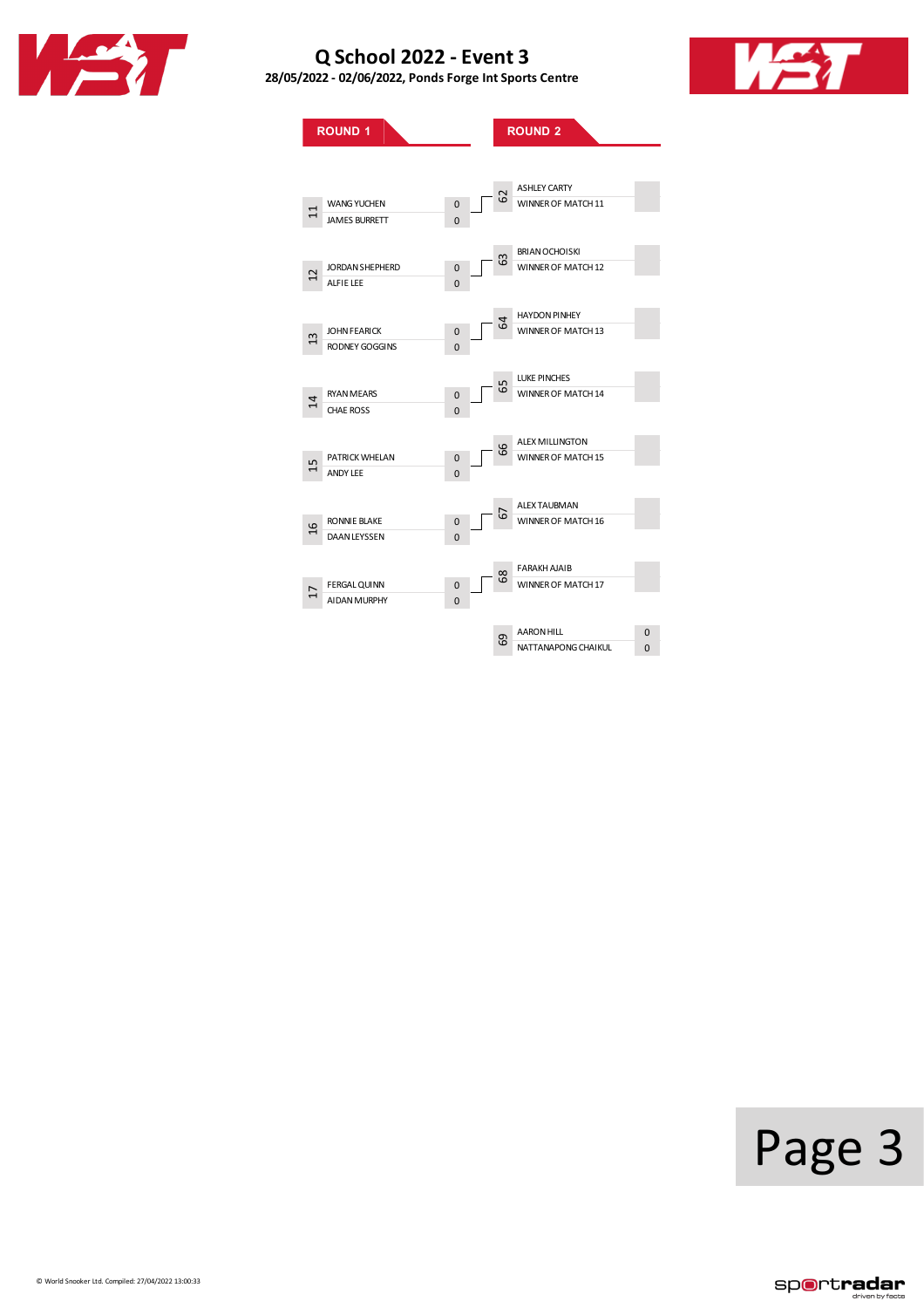

**28/05/2022 - 02/06/2022, PondsForge IntSports Centre**



**ROUND**<sub>1</sub> **ROUND**<sub>2</sub> GARETH EDWARDS 0<br>TYLER REES 0 TYLER REES SEAN COOTE 0<br>SIMON BEVZ 0 SIMON BEVZ JAMES HEIGHT 0<br>PHILO'KANE 0 PHILO'KANE ANDY MARRIOTT 0<br>GEORGE PRAGNELL 0 GEORGE PRAGNELL DANIELWALKER 0 JAMIE CURTIS-BARRETT 0 GARYMILLER 0 MARK GANDERTON MARK LLOYD WINNER OF MATCH 18 SYDNEY WILSON WINNER OF MATCH 19 JENSONKENDRICK WINNER OF MATCH 20 ROSS BULMAN 0 UMARKHAN 0 SANDERSON LAM
0 MARCSHAW 0 LUKE SIMMONDS WINNER OF MATCH 21 BILLYJOE CASTLE WINNER OF MATCH 22 IULIANBOIKO WINNER OF MATCH 23 18 19 20 21 22 23 70 71 72 74 76 77

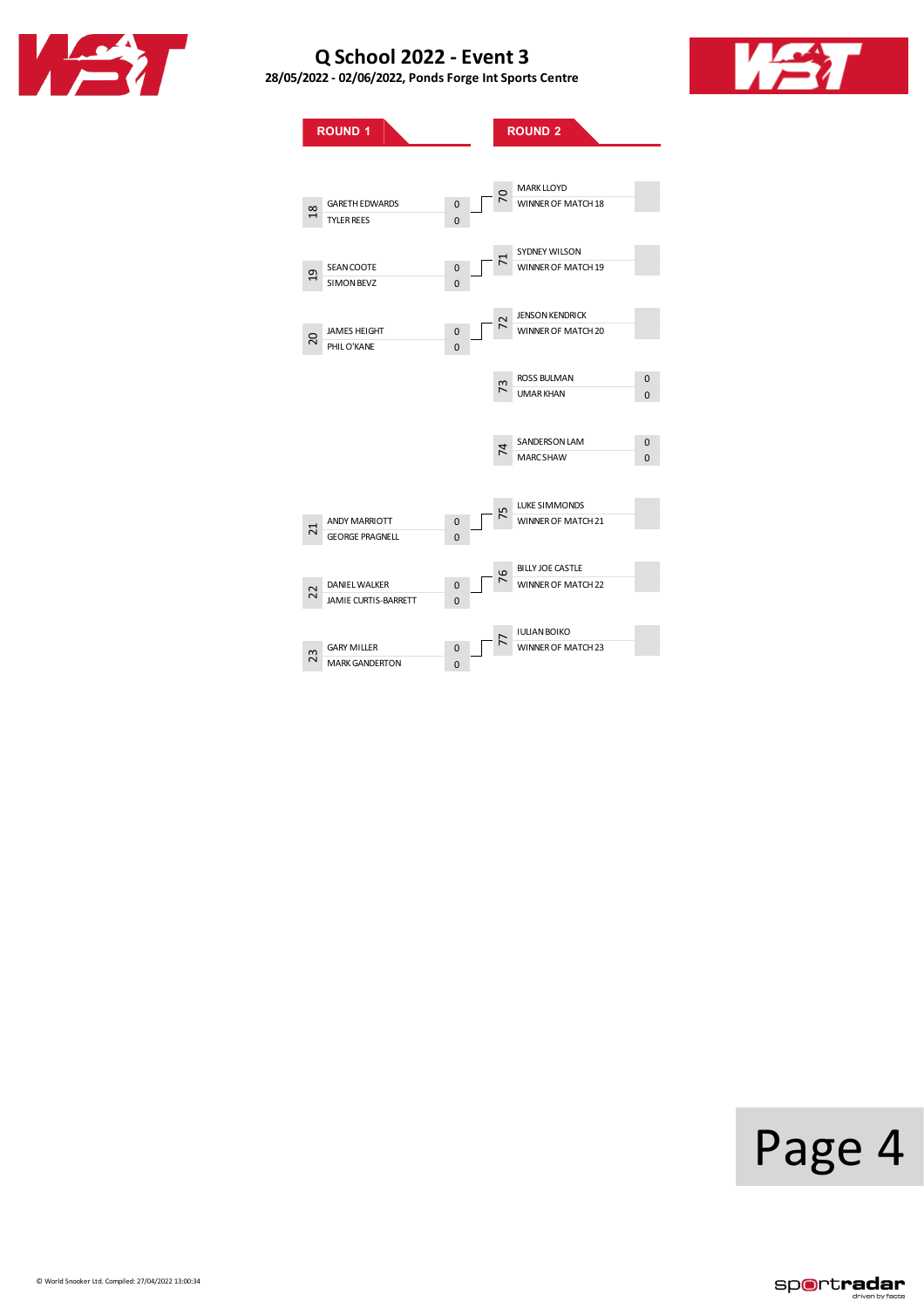

**28/05/2022 - 02/06/2022, PondsForge IntSports Centre**



**ROUND**<sub>1</sub> **ROUND**<sub>2</sub> JOEFENTON 0 M PHETMALAIKUL EXAMINE UNIVERSITY OF STATE OF STATE OF STATE OF STATE OF STATE OF STATE OF STATE OF STATE OF STATE OF STATE O KEITH KELDIE IAN BRUMBY 0<br>RODION JUDIN 0 **RODIONJUDIN** DIGVIJAY KADIAN 0<br>SERGEY ISAENKO 0 SERGEY ISAENKO JAMESSILVERWOOD 0 MATTHEW ROBERTS ANDREW TURNER 0<br>DEAN REYNOLDS 0 DEAN REYNOLDS SIMONBLACKWELL WINNER OF MATCH 24 BENHANCORN WINNER OF MATCH 25 MICHAELHOLT WINNER OF MATCH 26 RORY MCLEOD WINNER OF MATCH 27 MICHAELGEORGIOU WINNER OF MATCH 28 RYANDAVIES 0 **CHEUNG KA WAI 0** TONY KNOWLES WINNER OF MATCH 29 FERGAL O'BRIEN 0<br>DANIEL WELLS 0 DANIEL WELLS 24 25 26 27 28 29 78 79 80 81 82 84 85

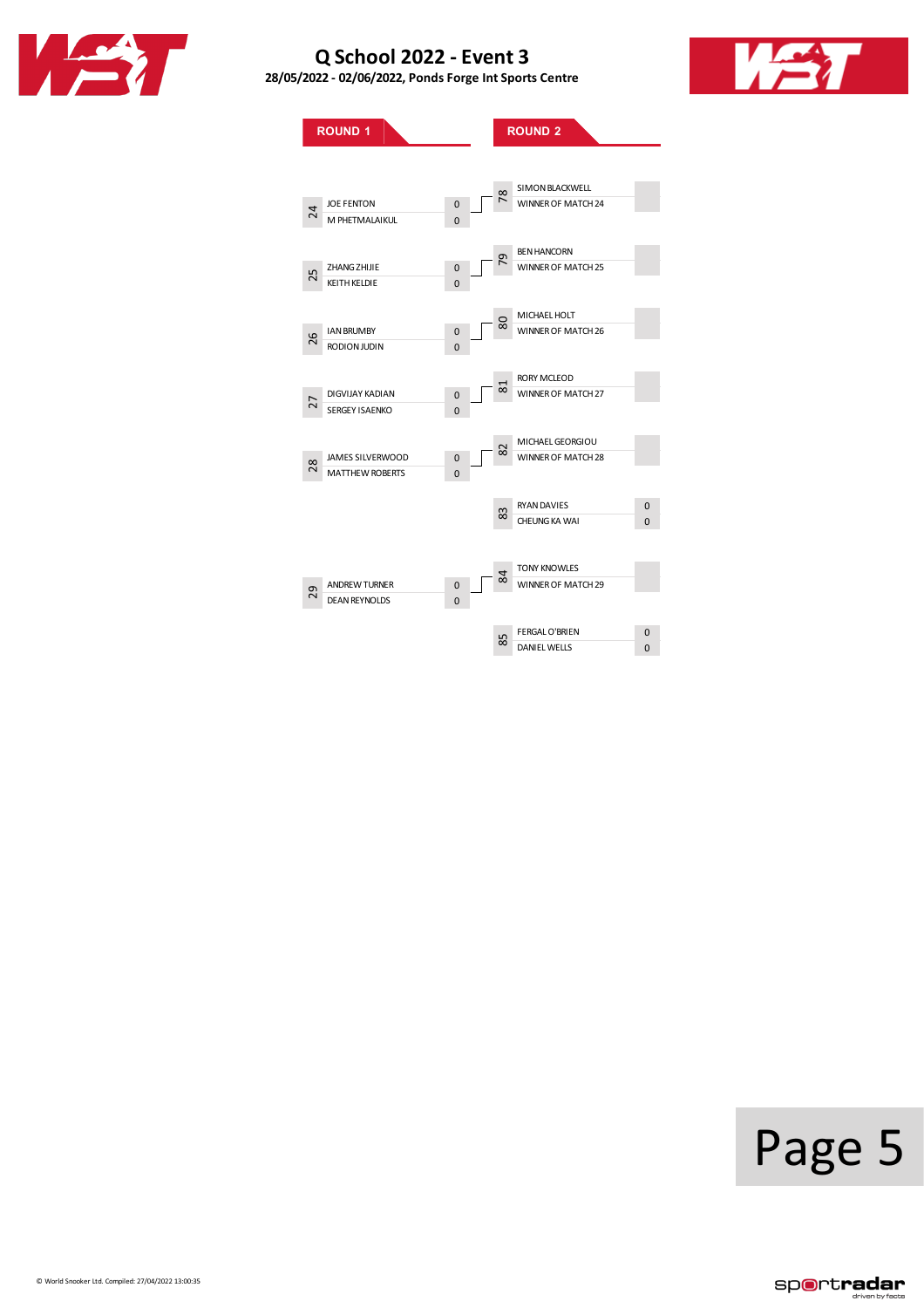

**28/05/2022 - 02/06/2022, PondsForge IntSports Centre**



**ROUND**<sub>1</sub> **ROUND**<sub>2</sub> JOSH SYMES 0<br>ALEX CLENSHAW 0 ALEX CLENSHAW 0 KREISHH GURBAXANI 0<br>STAN MOODY 0 STANMOODY 0 AMAANIQBAL 0<br>JACK HARRIS 0 **JACK HARRIS** JACK BRADFORD 0 LIAM DAVIES DARRYL HILL 0<br>ROBERT READ 0 ROBERT READ SEAN MCALLISTER 0<br>ISA ISHTIAQ 0 0 ISA ISHTIAQ 0 JOHNJ ASTLEY WINNER OF MATCH 30 JAMIEWILSON WINNER OF MATCH 31 HAYDEN STANILAND 0 LUCKY VATNANI 0 ROBBIE MCGUIGAN 0<br>CHATCHAPONG NASA 0 CHATCHAPONG NASA RODLAWLER WINNER OF MATCH 32 IANMARTIN MINNER OF MATCH 33 LEEWALKER WINNER OF MATCH 34 HARVEY CHANDLER WINNER OF MATCH 35 30 32 33 34 35 86 87 88 89 90 92 93

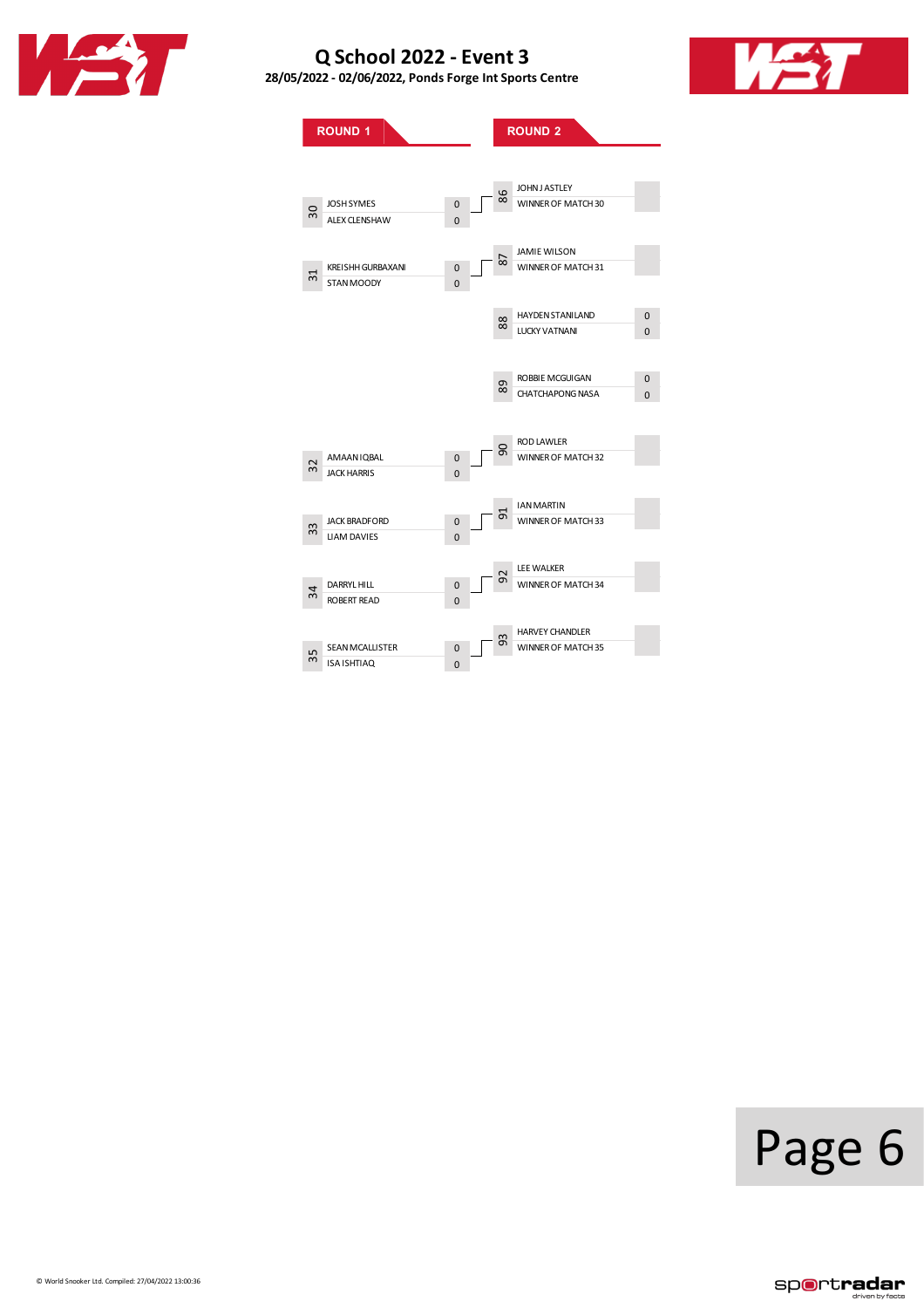

**28/05/2022 - 02/06/2022, PondsForge IntSports Centre**



**ROUND**<sub>1</sub> **ROUND**<sub>2</sub> IAN DESMIER 0<br>DARREN BARTON 0 DARREN BARTON BABAR MASIH 0<br>HRITHIK JAIN 0 HRITHIK JAIN 0 GARY CHALLIS 0<br>MARK VINCENT 0 MARK VINCENT JULIENLECLERCQ 0 ANDY MILLIARD 0 ABDUL RAHEEM 0<br>LIAM GRAHAM 0 LIAM GRAHAM MIRKOMONTRASIO 0 ADAM DUFFY EDENSHARAV WINNER OF MATCH 36 YU KI U CHANG WINNER OF MATCH 37 ZHAO JIANBO WINNER OF MATCH 38 SEANMADDOCKS WINNER OF MATCH 39 BEN FORTEY 0 HEATHER CLARE 0 ANDREW HIGGINSON WINNER OF MATCH 40 BEN MERTENS 0 A BEN'NIERIENS 0<br>
HALIM HUSSAIN 0 STEVEN HALLWORTH WINNER OF MATCH 41 36 37 38 39 40 41 94 95 96 97 98 99

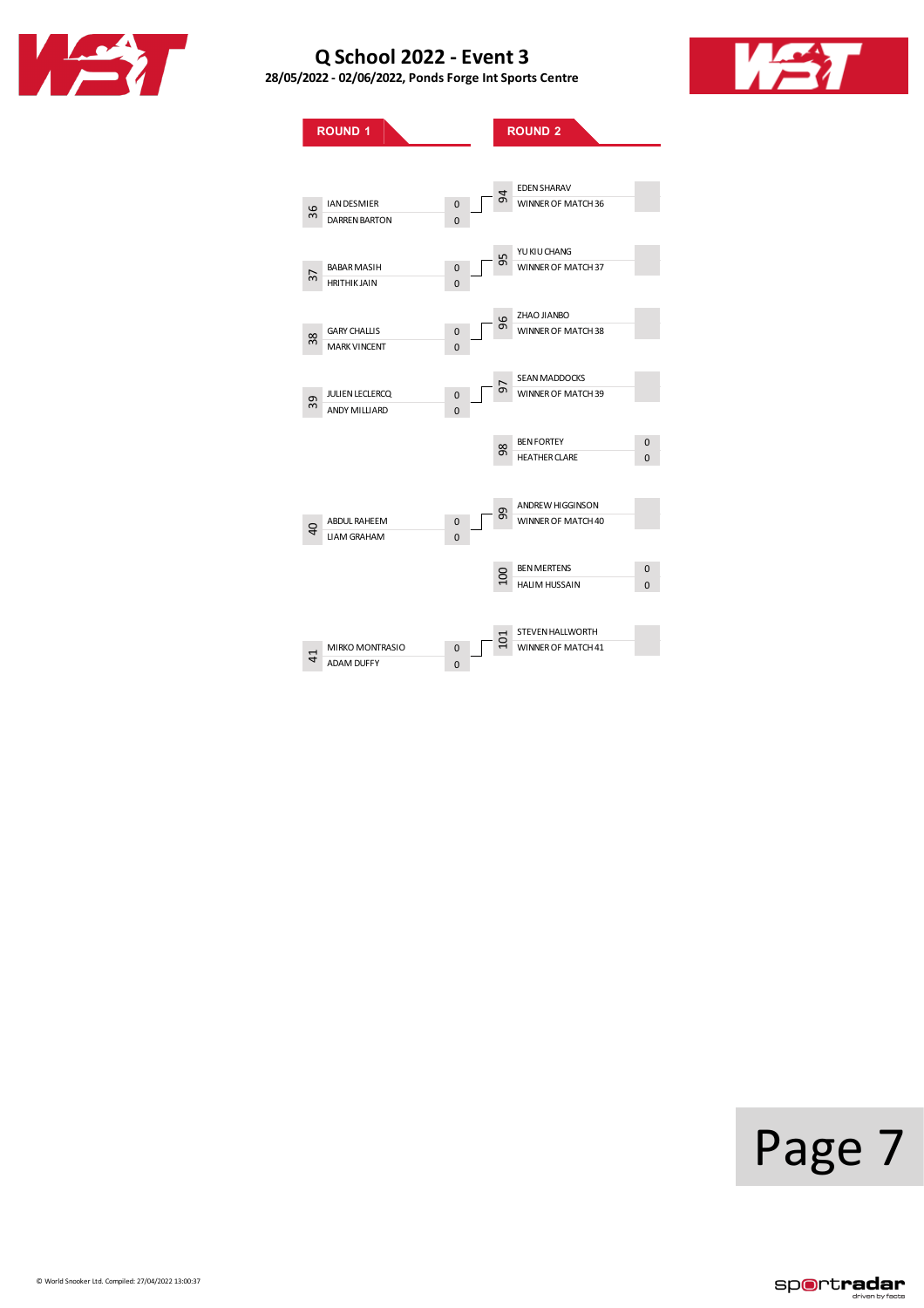

**28/05/2022 - 02/06/2022, PondsForge IntSports Centre**



**ROUND**<sub>1</sub> **ROUND**<sub>2</sub> STUART WATSON 0<br>NEAL JONES 0 NEAL JONES JACK HALEY 0<br>ABDUL JAVED 0 ABDUL JAVED ALFIE DAVIES 0 PAUL BURRELL **0** FAIZAAN MOHAMMED 0<br>CONNOR BENZEY 0 CONNOR BENZEY GAO YANG C GAO TAING<br>
WINNER OF MATCH 42 SAQIBNASIR 0<br>NIGEL CLARKE 0 NIGEL CLARKE JAMES CAHILL WINNER OF MATCH 43 DANIEL WOMERSLEY WINNER OF MATCH 44 NIEL VINCENT 0 MARTYNTAYLOR 0 FLORIAN NUESSLE MINNER OF MATCH 45 LEE SHANKER 0<br>DYLAN SMITH 0 DYLAN SMITH JOSHUA THOMOND 0 a Joshua I HOMOND<br>
H LEWIS ULLAH 0 42 43  $\sharp$ 45 103 104 105 106 108

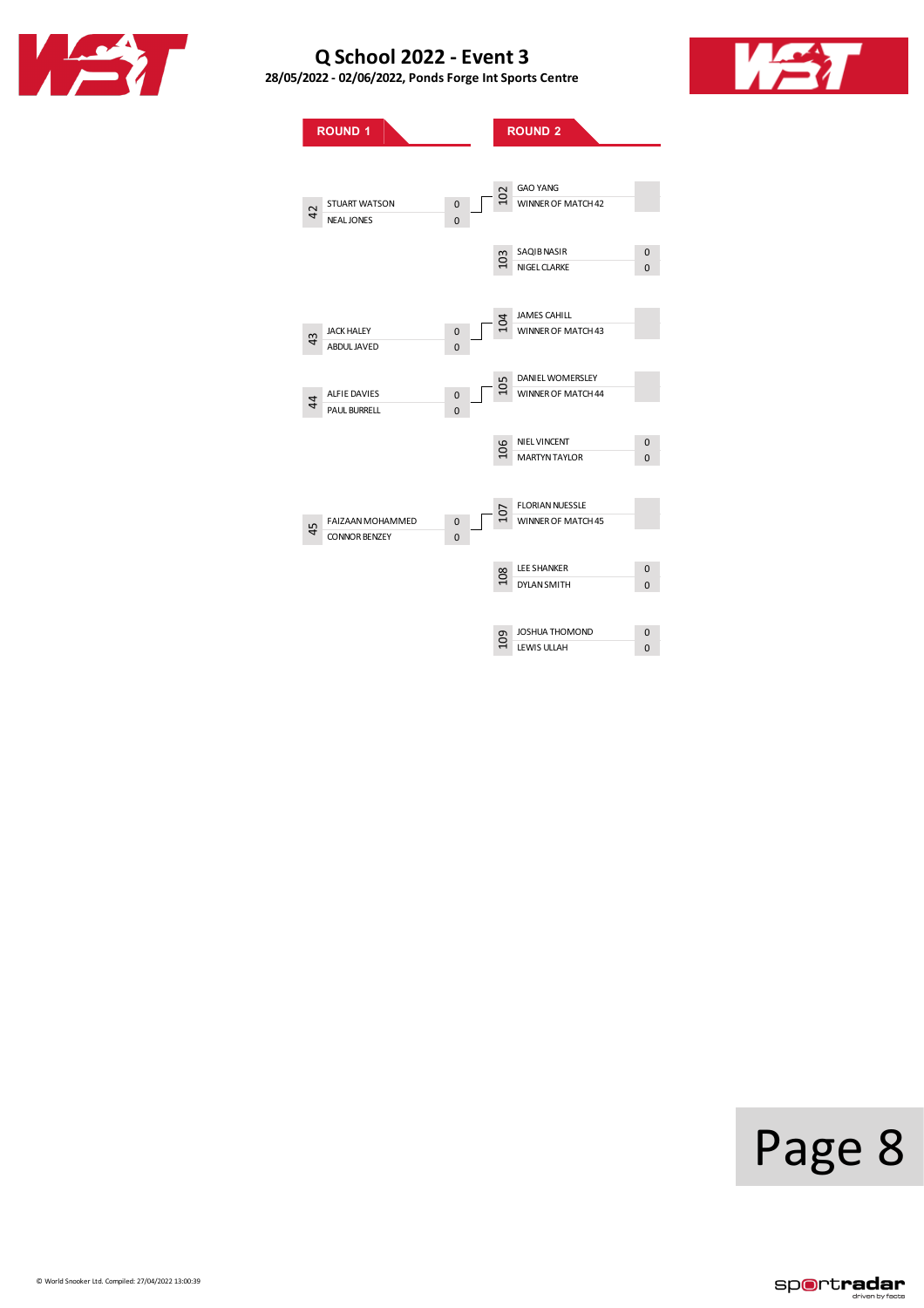

**28/05/2022 - 02/06/2022, PondsForge IntSports Centre**





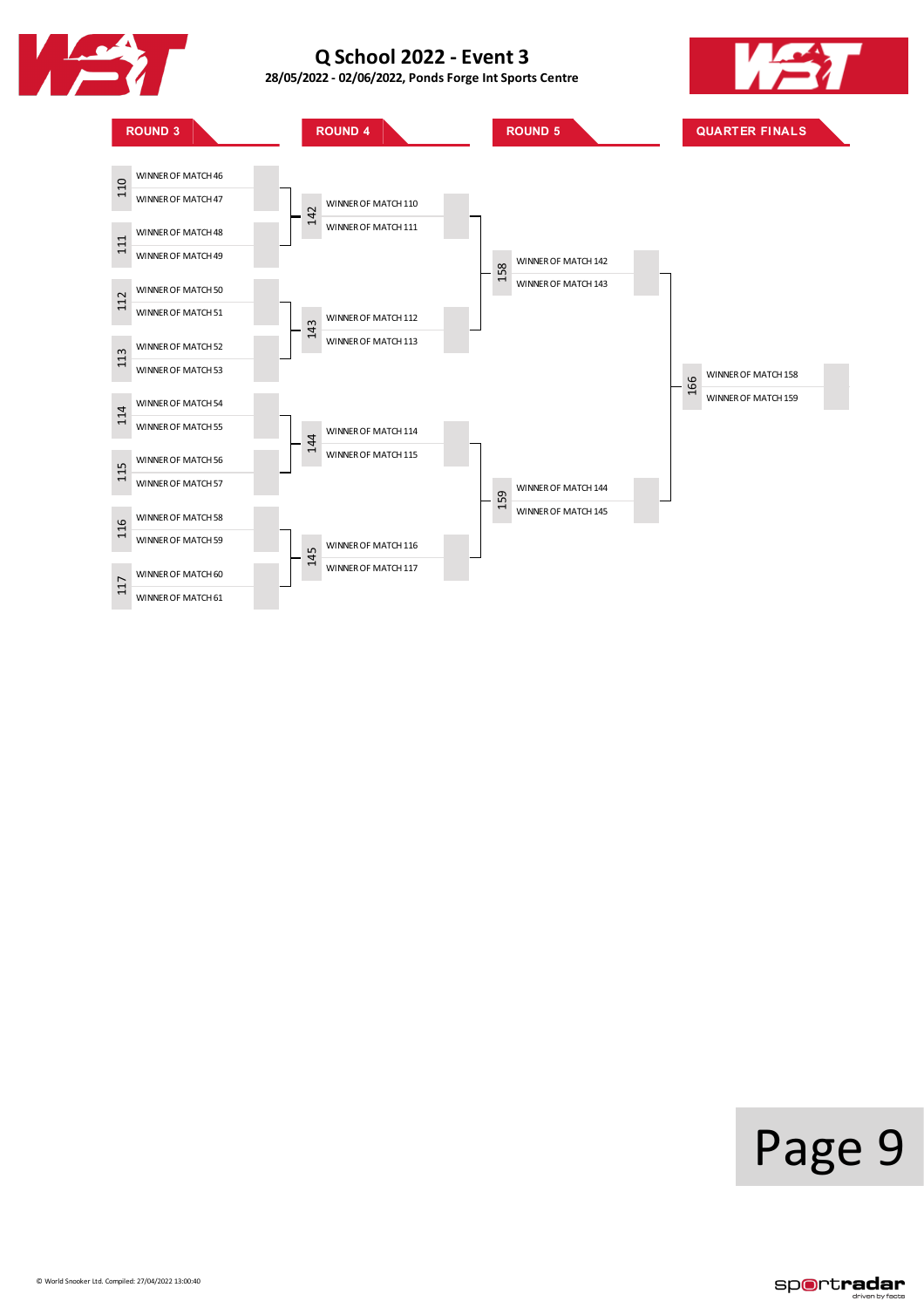

**28/05/2022 - 02/06/2022, PondsForge IntSports Centre**





## Page 10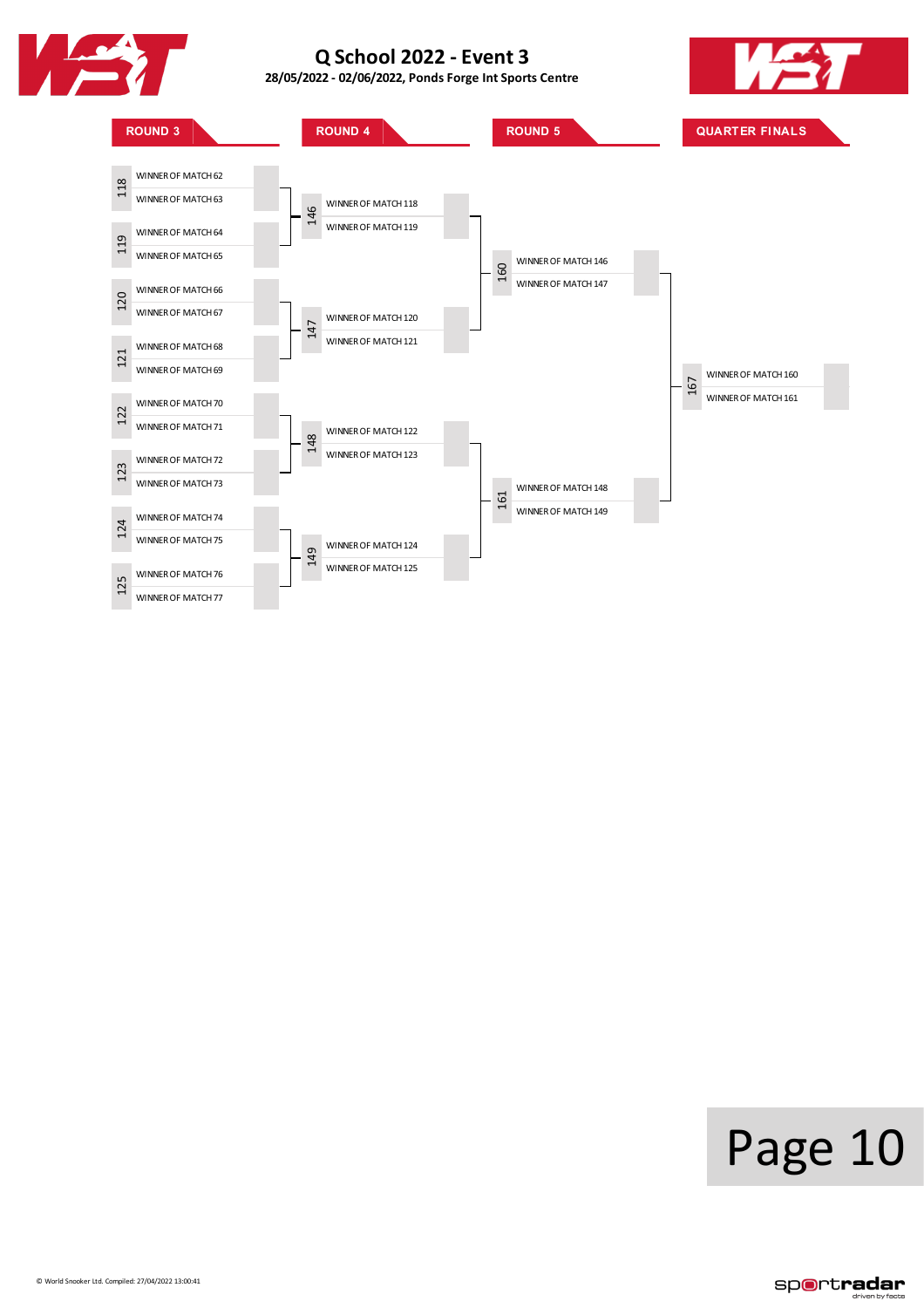

**28/05/2022 - 02/06/2022, PondsForge IntSports Centre**





# Page 11